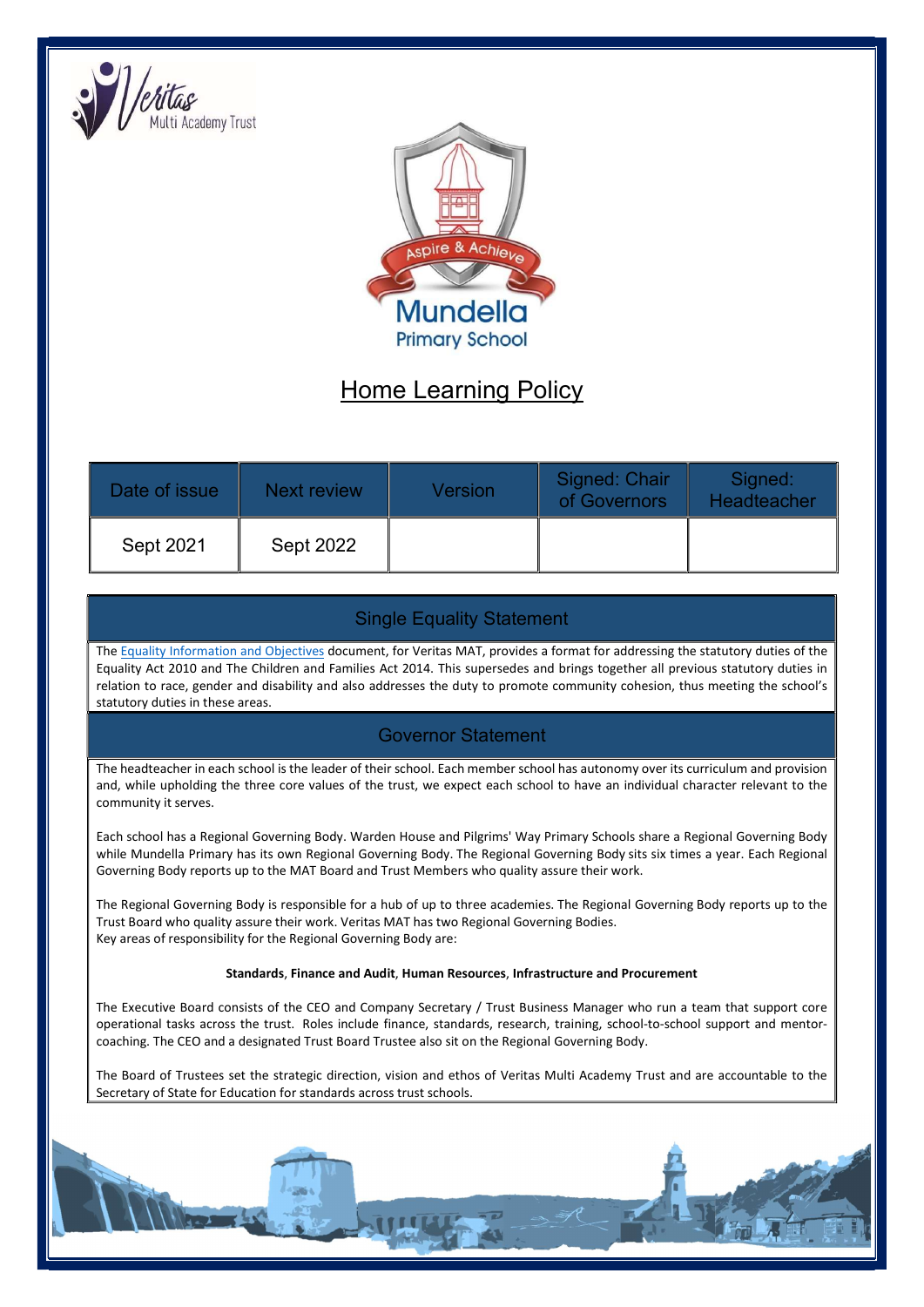# Aims of Policy

- Ensure that parents are clear about what their child is expected to do
- Ensure consistency across the school
- Ensure opportunities for parents, children and school to work in partnership in relation to children's learning
- Encourage children and their parents to share positive learning experiences
- Reinforce learning covered in class by providing further related learning opportunities
- To practise and rehearse basic skills and knowledge especially in English and Maths
- Encourage children to develop the responsibility, confidence and self- discipline to study independently
- To prepare children for the transfer to secondary school

## The nature of home learning

It should be noted that home learning can be set in many different forms with many different expectations and outcomes. It is important to remember that when expecting and setting homework there are a number of points to consider:

- 1. The nature and type of home learning changes throughout a pupils school career.
- 2. Amount and frequency of home learning should increase as a pupil gets older but this may also vary through the school year and be appropriate to the ability of the child.
- 3. Home learning should not cause undue stress on the pupil, family or the teacher
- 4. It will not necessarily come in the form of a written task
- 5. Home learning should be set regularly from Foundation Stage to Y6

#### Recommended time allocation

Home learning should never be too onerous nor should it ever create stress within the pupil's family. If parents have any concerns they should not hesitate to contact the school. Daily practice is to be encouraged e.g. reading, spelling and times tables but there is no recommended guidance on the amount of time a child needs to spend on their home learning.

#### Home learning tasks

At Mundella home learning tasks are provided within the form of a 'Bingo' board. Pupils may undertake these tasks in any order and record their work within their homework books. Home learning activities will change to meet the needs of the pupils involved and activities that might be occurring in class. All home learning tasks and activities will have a clear purpose and assist pupils in the process of their academic development. They will also be flexible enough to cater for a range of needs and enable pupils to develop the activities to reflect their interest, appetite and ability.